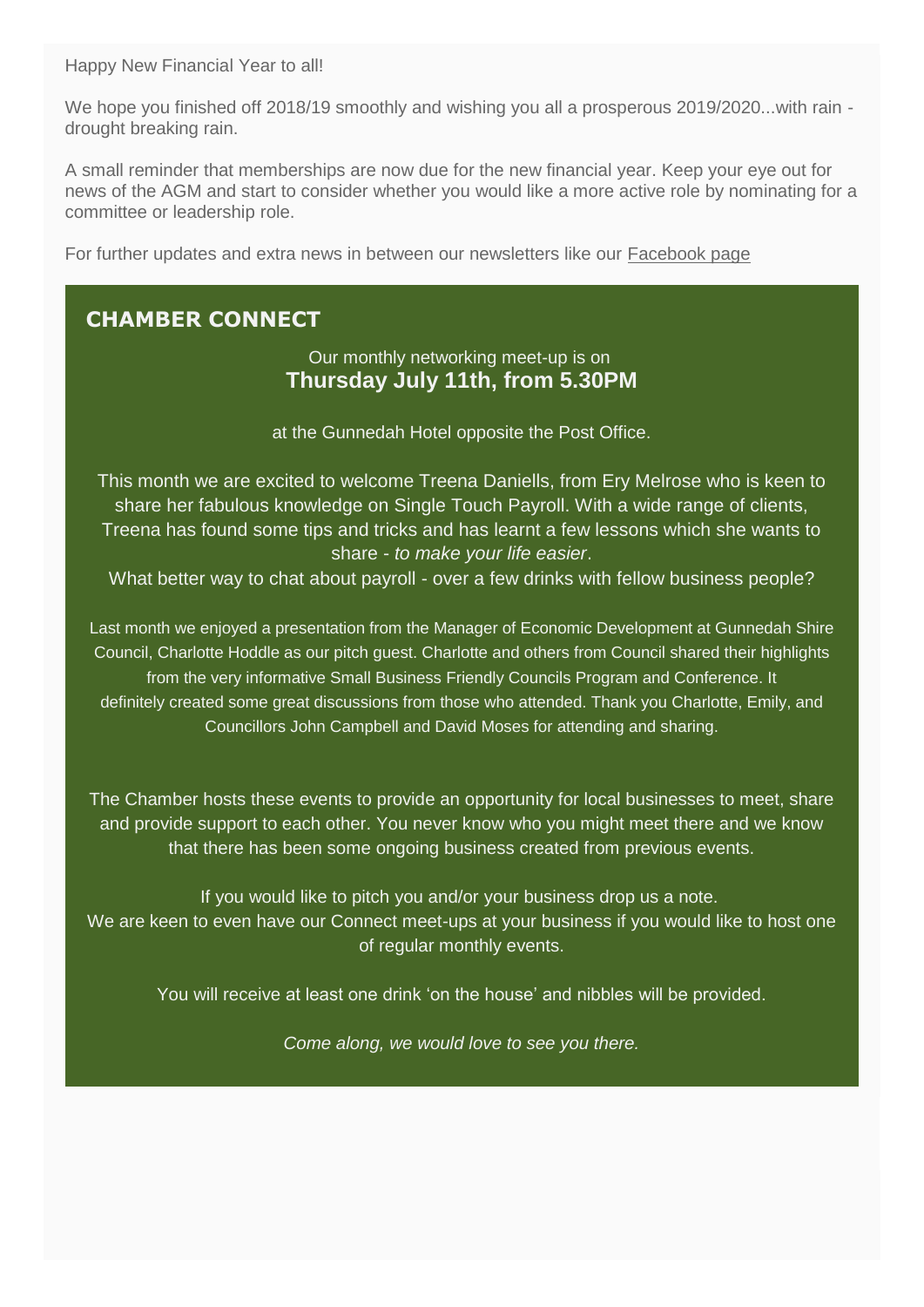# **NSW Business Connect - did you know?**

### **Regional Skills Relocation Grants**

If you're established, setting up in, or relocating your business to regional NSW, you can apply for up to \$10,000 to assist with moving costs for skilled workers relocating from metropolitan areas.

Eligible businesses must be operating in an approved industry such as agriculture, forestry, manufacturing, mining or tourism and seeking workers in occupations listed on the [NSW Skilled Occupation Lists.](https://businessconnect.cmail19.com/t/d-l-pykdhit-jthttkskr-p/)

#### **Specialist Finance advice for small businesses**

Lack of affordable finance options and reliable cash flow are two common reasons why small businesses fail and are a significant barrier to growth for Australian businesses.

As part of the Business Connect program, **specialist access to finance advisors**, complement local services. Advisors can assist small businesses to:

- navigate the business lending market
- understand pricing and product terminology
- demystify credit policies
- get 'application ready'

Get in touch with [Finance advisor](https://businessconnect.cmail19.com/t/d-l-pykdhit-jthttkskr-m/) today!

#### **Tools and resources**

[NSW and Local Government Area Business Profiles](https://businessconnect.cmail19.com/t/d-l-pykdhit-jthttkskr-c/) - a snapshot of key small business statistics for NSW and each Local Government Area (LGA).

[Business basics frequently asked questions](https://businessconnect.cmail19.com/t/d-l-pykdhit-jthttkskr-q/) - useful business information to help your business succeed.

[Home based business toolkit](https://businessconnect.cmail19.com/t/d-l-pykdhit-jthttkskr-a/) - helpful guidance if you are starting or running a home-based business.

[NSW DroughtHub](https://businessconnect.cmail19.com/t/d-l-pykdhit-jthttkskr-f/) - a one-stop online destination for information on a vast range of services and support available to primary producers, their families and communities.

[Easy to do Business \(ETDB\)](https://businessconnect.cmail19.com/t/d-l-pykdhit-jthttkskr-z/) - a Business Concierge will help navigate through the government licences and permits you need to open your business faster.

[Mental health resources](https://www.safework.nsw.gov.au/safety-starts-here/mental-health-at-work-the-basics/mental-health-@-work/what-you-can-do/i-am-a-manager/small-business-tools-and-resources) - maintain a healthy mind while running your business.

*These little tid-bits are taken from the Business Connect Newsletter. To subscribe yourself - head over to [Business Connect website](https://www.industry.nsw.gov.au/businessconnect/)*

## **Access at a Glance Initiative - valuing all community members**

The Gunnedah Access Working Group, under Gunnedah Shire Council has partnered with NSW Ability Links to invite businesses in the CBD to participate in the Access at a Glance initiative. This initiative provides shop fronts with accessibility stickers and signage to display in their windows so that community members can quickly tell if the space is accessible at a glance. This a fabulous and worthy initiative to help enable vulnerable people feel more part of the community.

With the support of the your Chamber, Ability Linkers and members of the Access Working Group will be taking to the streets to chat with business owners and managers to see if they would like to be involved. If the business or organisation meets the guidelines, a free sticker will be distributed to place in the shop window.

Ability Links NSW supports vulnerable people and people with a disability, their families and carers to live the life they want as valued members of their community. It does this through linking people to their community and community capacity building projects such as the Access at a Glance initiative.

More information and contact details via the [Gunnedah Shire Website](http://www.gunnedah.nsw.gov.au/index.php/council/keep-in-touch/latest-news-media/item/1658-access-friendly-businesses-to-be-identified-at-a-glance)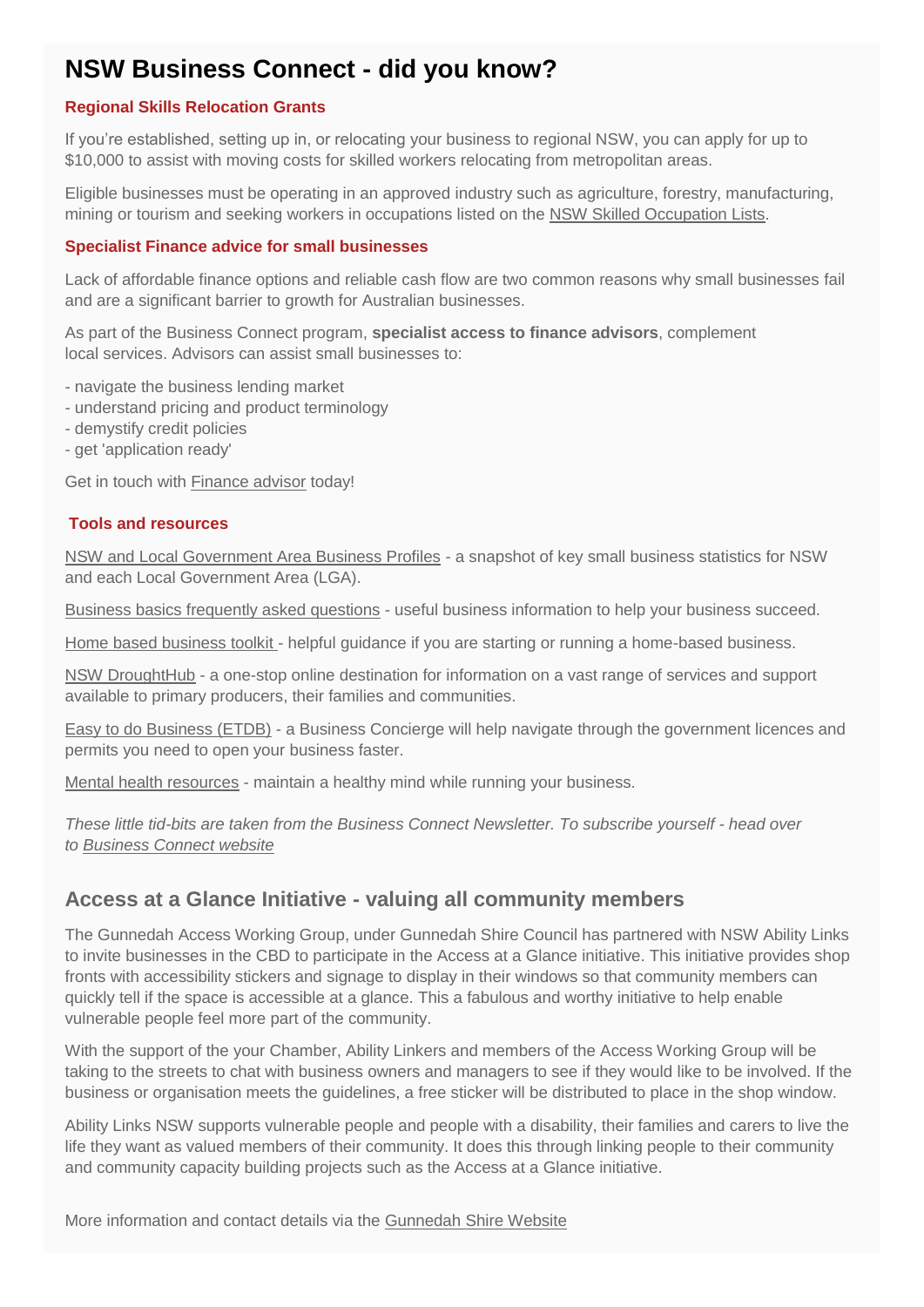## **2019 Business Awards**

Just a quick reminder to local businesses that we will not be hosting a Gunnedah and District business award this year. We have made the decision to hold these bi-annually. You can still enter the Regional Awards. Chamber members are keen and willing to help you with this. Drop us note at: [chamber@gunnedah.org.au.](mailto:chamber@gunnedah.org.au)

[Key dates and details here](http://www.businessannualawards.com.au/Regions/New-England-North-West) - entries open July 1<sup>st</sup>.

Two elderly ladies, Mabel and Evie, meet at a café for a nice cup of coffee and a cake.

After a while, Mabel peers closely at Evie and says, "Evie, it looks like you have a suppository in your ear!"

"What?"

"It looks like you have a suppository in your ear, Evie!" says Mabel a bit louder.

"Oh," checks Evie, "you're right! Drat, well, at least I know where my hearing aid is now."

## **NSW GOVERNMENT EXPORT CAPABILITY BUILDING PROGRAM**

The next Export Workshop in the NSW Government's Export Capability Building Program will take place in Tamworth on July 24 9am to 2pm.

This workshop aims to help exporters increase their knowledge of export practice and regulations to maximise opportunities and profitability.

The last hour has been allocated to a networking lunch so if attendees need to leave a bit earlier than 2PM that will be fine.

The workshop will be delivered by the Export Council of Australia (ECA) and will be a very practical and interactive session to provide an insight into good export business practice while giving businesses a greater understanding of the regulations, market access, logistics, duty and IP issues that exporters face to help them identify the most suitable markets for their products and price their goods accordingly to ensure a profitable long term business.

[Register via eventbrite,](https://www.eventbrite.com.au/e/managing-your-exports-nsw-export-capability-program-tickets-64349552243) places are limited

For further information contact Rob Harrison, NSW Department of Industry on 0401 710 600